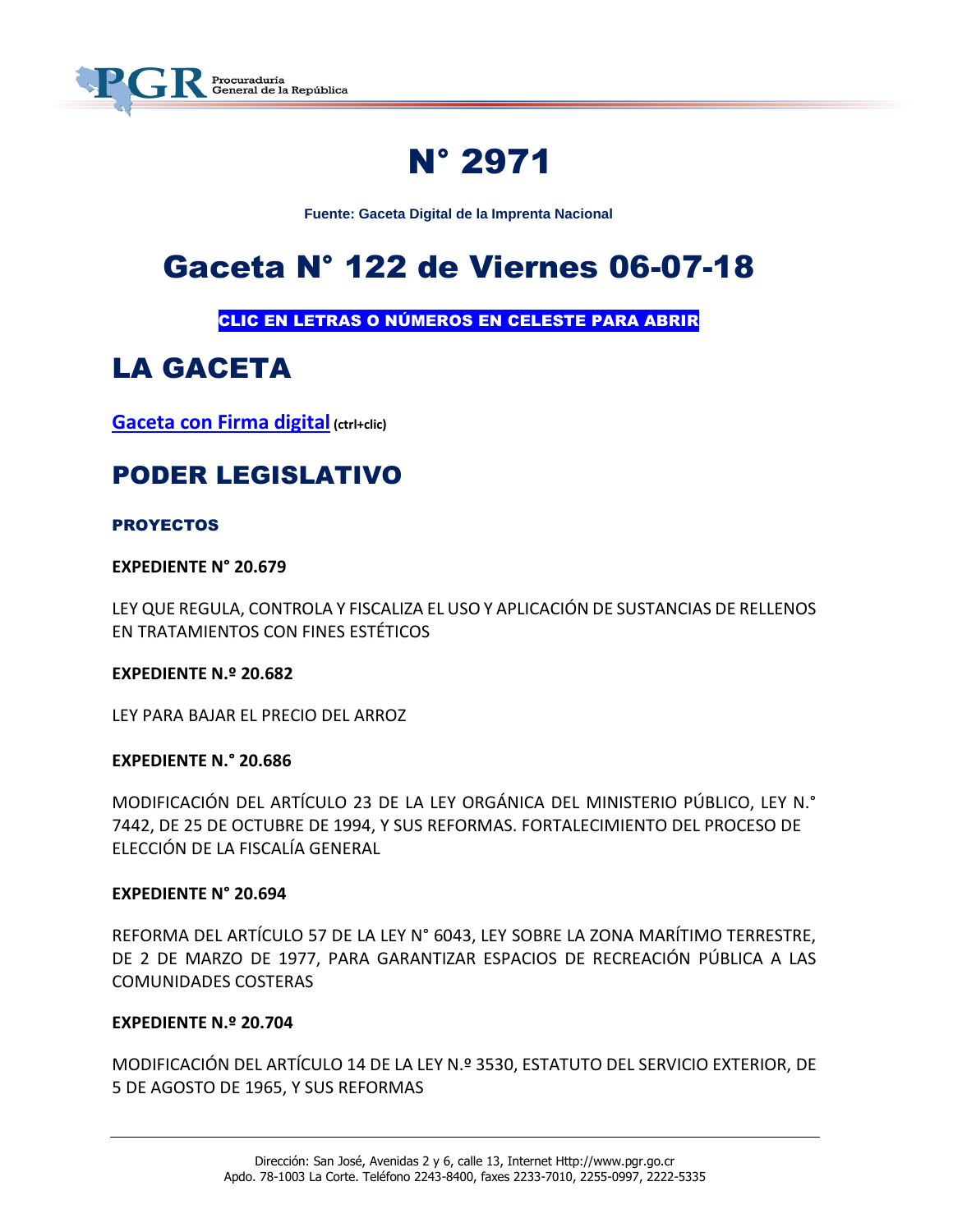

# PODER EJECUTIVO

#### **DECRETOS**

#### **DECRETO N° 4191-H**

MODIFÍCANSE LOS ARTÍCULOS 2°, 4°, 5° Y 6° DE LA LEY N° 9514, LEY DE PRESUPUESTO ORDINARIO Y EXTRAORDINARIO DE LA REPÚBLICA PARA EL EJERCICIO ECONÓMICO DEL 2018 Y SUS REFORMAS, PUBLICADA EN LOS ALCANCES DIGITALES N° 301 A, 301 B, 301 C, 301 D, 301 E, 301 F, 301 G, 301 H, 301 I, 301 J, 301 K, 301 L, 301 M, 301 N, 301 O, 301 P, 301 Q Y 301 R A LA GACETA N° 237 DEL 14 DE DICIEMBRE DEL 2017, CON EL FIN DE REALIZAR EL TRASLADO DE PARTIDAS EN LAS INSTITUCIONES DEL GOBIERNO DE LA REPÚBLICA AQUÍ INCLUIDAS.

### DOCUMENTOS VARIOS

- [EDUCACIÓN PÚBLICA](https://www.imprentanacional.go.cr/gaceta/#educacin-pblica)
- [AMBIENTE Y ENERGÍA](https://www.imprentanacional.go.cr/gaceta/#ambiente-y-energa)

### TRIBUNAL SUPREMO DE ELECCIONES

#### DECRETOS

#### **DECRETO N° 9-2018**

REFORMA DEL REGLAMENTO DE FUNCIONAMIENTO DE LA COMISIÓN DE ÉTICA Y VALORES DEL TRIBUNAL SUPREMO DE ELECCIONES

- [EDICTOS](https://www.imprentanacional.go.cr/gaceta/#edictos)
- [AVISOS](https://www.imprentanacional.go.cr/gaceta/#avisos)

## CONTRATACION ADMINISTRATIVA

- [MODIFICACIONES A LOS PROGRAMAS](https://www.imprentanacional.go.cr/gaceta/#modificaciones-a-los-programas)
- [LICITACIONES](https://www.imprentanacional.go.cr/gaceta/#licitaciones)
- [ADJUDICACIONES](https://www.imprentanacional.go.cr/gaceta/#adjudicaciones)
- [REMATES](https://www.imprentanacional.go.cr/gaceta/#remates)
- [NOTIFICACIONES](https://www.imprentanacional.go.cr/gaceta/#notificaciones)
- [FE DE ERRATAS](https://www.imprentanacional.go.cr/gaceta/#fe-de-erratas)

## INSTITUCIONES DESCENTRALIZADAS

- [BANCO NACIONAL DE COSTA RICA](https://www.imprentanacional.go.cr/gaceta/#banco-nacional-de-costa-rica)
- [UNIVERSIDAD DE COSTA RICA](https://www.imprentanacional.go.cr/gaceta/#universidad-de-costa-rica)